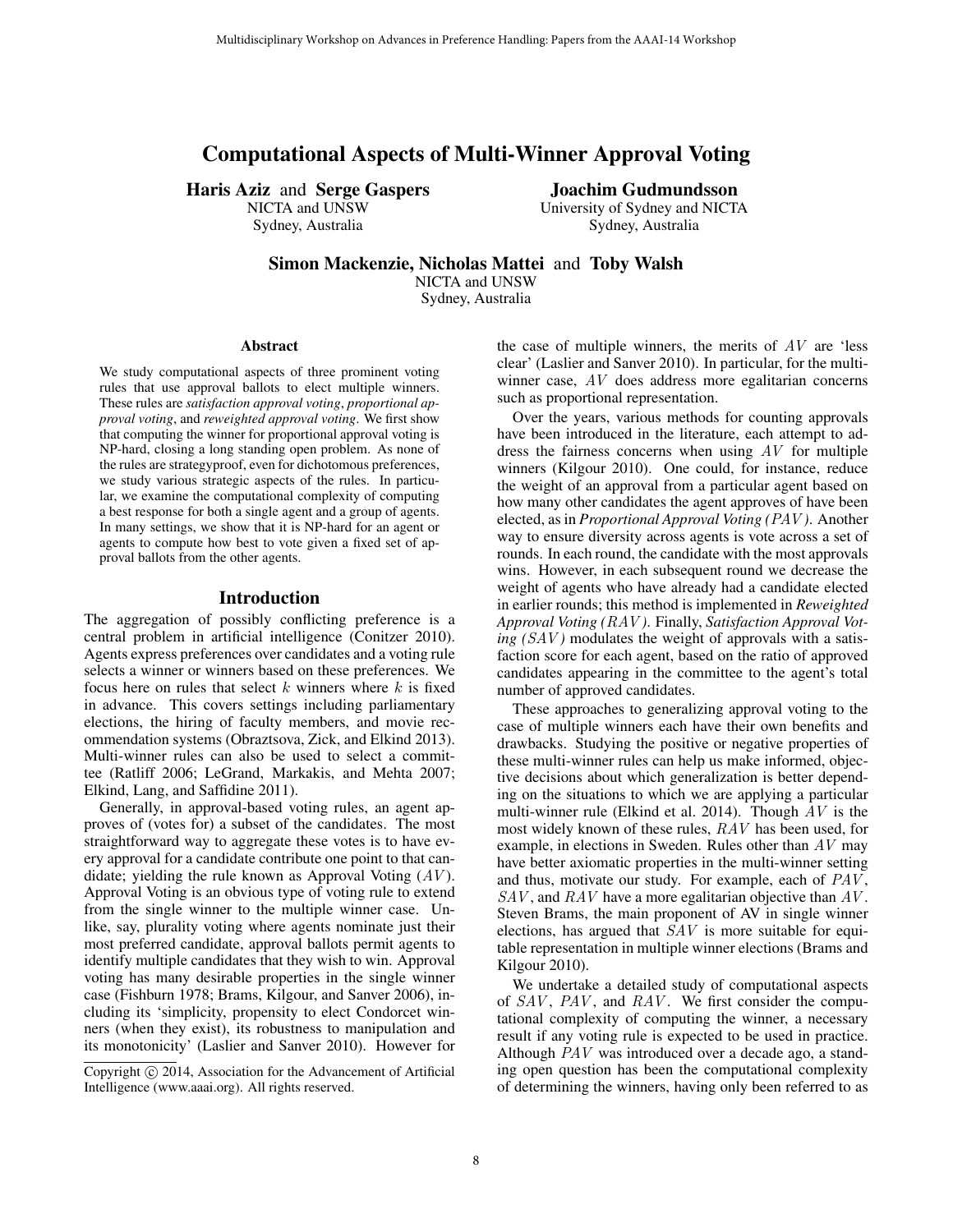"computationally demanding" before (Kilgour 2010). We close this standing open problem, showing that winner determination for PAV is NP-hard. Our reduction applies to a host of approval based, multi-winner rules in which the scores contributed to an approved candidate by an agent diminish as additional candidates approved by the agent are elected to the committee.

We then consider strategic voting for these rules. We show that, even with dichotomous preferences, SAV , PAV and RAV are not strategyproof. That is, it may be beneficial for agents to mis-report their true preferences. We therefore consider computational aspects of manipulation. We prove that finding the best response given the preferences of other agents is NP-hard under a number of conditions for PAV,  $RAV$ , and  $SAV$ . In particular, we examine the complexity of checking whether an agent or a set of agents can make a given candidate or a set of candidates win. These results offer support for  $RAV$  over  $PAV$  or  $SAV$  as it is the only rule for which winner determination is computationally easy but manipulation is hard.

### Related Work

An important branch of social choice concerns determining how and when agents can benefit by misreporting their preferences. In computational social choice, this problem is often studied through the lens of computational complexity (Bartholdi, Tovey, and Trick 1989; Faliszewski and Procaccia 2010; Faliszewski, Hemaspaandra, and Hemaspaandra 2010). If it is computationally hard for an agent to compute a beneficial misreporting of their preferences for a particular voting rule, the rule is said to be resistant to manipulation. If it is computationally difficult to compute a misreport, agents may decide to be truthful, since they cannot always easily manipulate. Connections have been made between manipulation and other important questions in social choice such as deciding when to terminate preference elicitation and determining possible winners (Konczak and Lang 2005).

Surprisingly, there has only been limited consideration of computational aspects of multi-winner elections. Exceptions include work by Meir et al. (2008) which considers single non-transferable voting, approval voting, k-approval, cumulative voting and the proportional schemes of Monroe, and of Chamberlin and Courant. Most relevant to our study is that for approval voting, Meir et al. prove that manipulation with general utilities and control by adding/deleting candidates are both polynomial to compute, but control by adding/deleting agents is NP-hard. Another work that considers computational aspects of multi-winner elections is Obraztsova, Zick, and Elkind (2013), but their study is limited to k-approval and scoring rules. Finally, the control and bribery problems for  $AV$  and two other approval voting variants are well catalogued by Baumeister et al. (2010), demonstrating that AV is generally resistant to bribery but susceptible to most forms of control when voters have dichotomous utility functions.

The Handbook of Approval Voting discusses various approval-based multi-winner rules including SAV, PAV and RAV. Another prominent multi-winner rule in the Handbook is *minimax approval voting* (Brams, Kilgour, and Sanver 2007). Each agent's approval ballot and the winning set can be seen as a binary vector. Minimax approval voting selects the set of  $k$  candidates that minimizes the maximum Hamming distance from the submitted ballots. Although minimax approval voting is a natural and elegant rule, LeGrand et al. (2007) showed that computing the winner set is unfortunately NP-hard. Strategic issues and approximation questions for minimax approval voting are covered in (Caragiannis, Kalaitzis, and Markakis 2010) and (Gramm, Niedermeier, and Rossmanith 2003) where the problem is known as the "closest string problem."

The area of multi-winner approval voting is closely related to the study of proportional representation when selecting a committee (Skowron et al. 2013b; 2013a). Ideas from committee selection have therefore been used in computational social choice to ensure diversity when selecting a collection of objects (Lu and Boutilier 2011). Understanding approval voting schemes which select multiple winners, as the rules we consider often do, is an important area in social choice with applications in a variety of settings from committee selection to multi-product recommendation (Elkind et al. 2014).

# Formal Background

We consider the social choice setting  $(N, C)$  where  $N =$  $\{1, \ldots, n\}$  is the set of agents and  $C = \{c_1, \ldots, c_m\}$  is the set of candidates. Each agent  $i \in N$  has a complete and transitive preference relation  $\sum_i$  over C. Based on these preferences, each agent expresses an approval ballot  $A_i \subset C$ that represents the subset of candidates that he approves of, yielding a set of approval ballots  $A = \{A_1, \ldots, A_n\}$ . We will consider approval-based multi-winner rules that take as input  $(C, A, k)$  and return the subset  $W \subseteq C$  of size k that is the winning set.

### Approval Voting  $(AV)$

AV finds a set  $W \subseteq C$  of size k that maximizes the total score  $App(W) = \sum_{i \in N} |W \cap A_i|$ . That is, the set of AV winners are those candidates receiving the most points across all submitted ballots. AV has been adopted by several academic and professional societies such as the American Mathematical Society (AMS), the Institute of Electrical and Electronics Engineers (IEEE), and the International Joint Conference on Artificial Intelligence.

## Satisfaction Approval Voting  $(SAV)$

An agent's satisfaction is the fraction of his or her approved candidates that are elected. SAV maximizes the sum of such scores. Formally, SAV finds a set  $W \subseteq C$  of size k that maximizes  $Sat(W) = \sum_{i \in N} \frac{|W \cap A_i|}{|A_i|}$  $\frac{|\mathcal{A}_i|}{|\mathcal{A}_i|}$ . The rule was proposed by (Brams and Kilgour 2010) with the aim of representing more diverse interests than AV .

### Proportional Approval Voting  $(PAV)$

In PAV, an agent's satisfaction score is  $1+1/2+1/3 \cdots 1/j$ where  $j$  is the number of his or her approved candidates that are selected in W. Formally,  $PAV$  finds a set  $W \subseteq C$  of size k that maximizes the total score  $PAV(W) = \sum_{i \in N} r(|W \cap$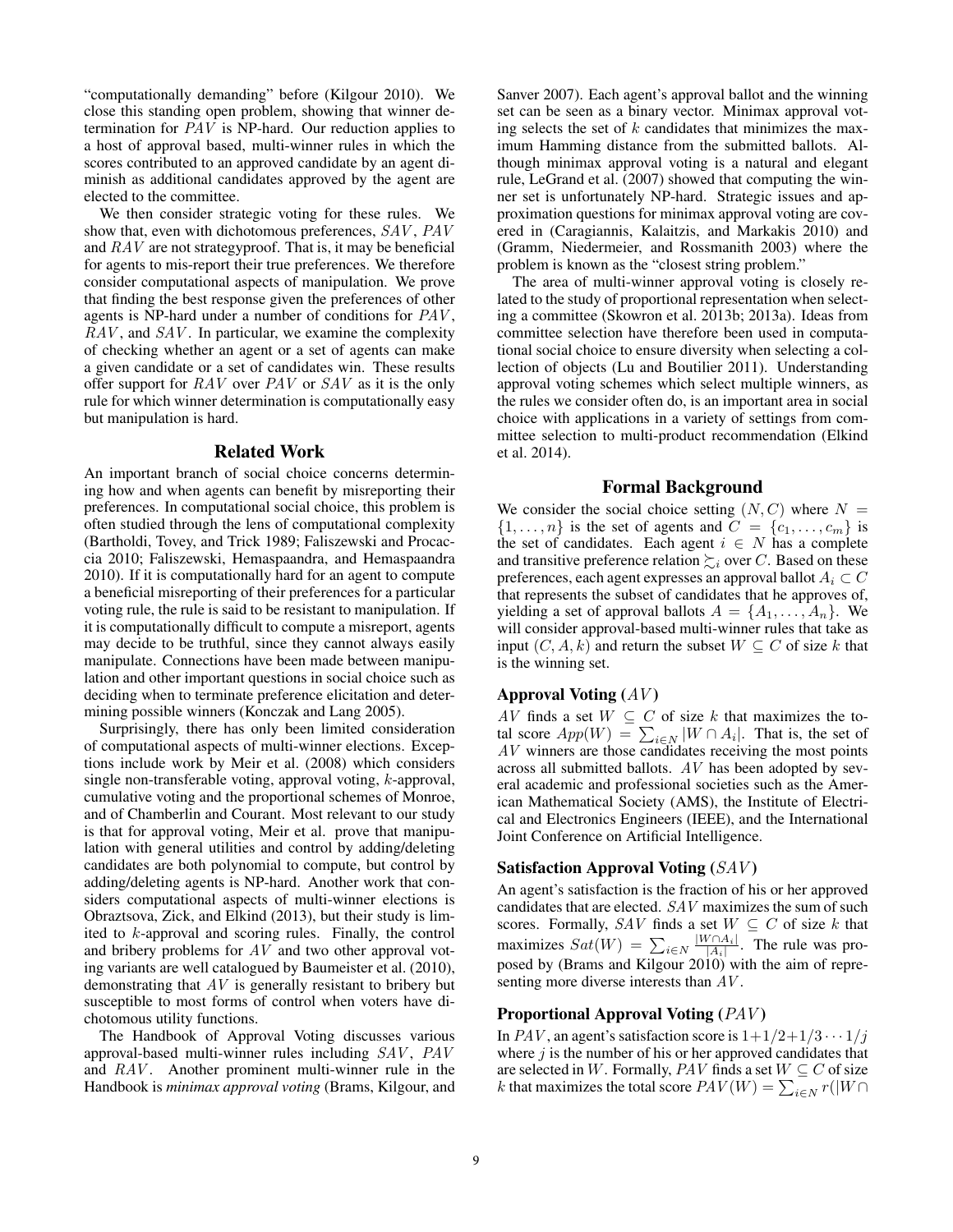$A_i$ ) where  $r(p) = \sum_{j=1}^p \frac{1}{j}$ . PAV was proposed by the mathematician Forest Simmons in 2001 and captures the idea of diminishing returns — an individual agent's preferences should count less the more he is satisfied.

# Reweighted Approval Voting  $(RAV)$

 $RAV$  converts  $AV$  into a multi-round rule, selecting a candidate in each round and then reweighing the approvals for the subsequent rounds. In each of the  $k$  rounds, we select an unelected candidate to add to the winning set W with the highest "weight" of approvals. In each round we reweight each agents approvals, assigning for all  $i \in N$ the weight  $\frac{1}{1+|W \cap A_i|}$  to agent *i*. RAV was invented by the Danish polymath Thorvald Thiele in the early 1900's. RAV has also been referred to as "*sequential proportional AV*" (Brams and Kilgour 2010), and was used briefly in Sweden during the early 1900's.

Tie-breaking is an important issue to consider when investigating the complexity of manipulation and winner determination problems as it can have a significant impact on the complexity of reasoning tasks (Obraztsova et al. 2011, Obraztsova and Elkind 2011, Aziz et al. 2013). We make the worst-case assume that a tie-breaking rule takes the form of a linear order over the candidates that is given as part of the problem input and favors the preferred candidate; as is common in the literature on manipulation (Bartholdi et al. 1989, Faliszewski and Procaccia 2010, Faliszewski et al. 2010). Note that many of our proofs are independent of the tiebreaking rule, in which case the hardness results transfer to any arbitrary tie-breaking rule.

# Winner Determination

We first examine one of the most basic computational questions, computing the winners of a voting rule.

Name: WINNER DETERMINATION (WD).

**Input:** An approval-based voting rule  $R$ , a set of approval ballots  $A$  over the set  $C$  of candidates, and a committee size  $k \in \mathbb{N}$ .

**Question:** What is the winning set,  $W \subseteq C$ , with  $|W| = k$ ?

Firstly, we observe that WD is polynomial-time computable for  $SAV$ ,  $RAV$ , and  $AV$ . Although  $RAV$  is polynomial-time to compute, it has been termed "computationally difficult" to analyze in (Kilgour 2010). We provide support for this claim by showing that computing a best response for RAV is NP-hard (Theorem 11). We close the computational complexity of WD for PAV in this section.

Theorem 1 *WD for* PAV *is NP-complete, even if each agent approves of two candidates.*

*Proof:* The problem is in NP since we merely need as witness a set of candidates with PAV score s.

To show hardness we give a reduction from the NP-hard INDEPENDENT SET problem (Garey and Johnson 1979): Given  $(G, t)$ , where  $G = (V, E)$  is an arbitrary graph and  $t$  an integer, is there an independent set of size  $t$  in  $G$ . An independent set is a subset of vertices  $S \subseteq V$  such that no

edge of  $G$  has both endpoints in  $S$ . For a graph  $G$ , we build a  $PAV$  instance for which a winning committee of size  $t$  corresponds to an independent set in  $G$  of size  $t$ , and vice-versa.

Consider a graph  $G = (V, E)$ , and define the following PAV instance,  $(N, C, A, k)$ : We have a set of agents N and a set of candidates C. For each vertex  $v \in V$ , we create  $deg(G) - deg(v)$  'dummy' candidates in C, where  $deg(G)$ is the maximum degree of  $G, deg(G) > 1$ , and  $deg(v)$  the degree of vertex v. For each  $v \in V$ , we also create another candidate in  $C$ , labeled  $C_v$ . We create an agent in N for each edge  $e \in E$ . For each vertex we also create  $deg(G)$  –  $deg(v)$  agents. Each of the edge agents approves of the two candidates corresponding to the vertices connected by the edge. Each vertex agent associated with vertex  $v$  approves of  $C_v$  and one of the dummy candidates associated with  $v$ , thus each dummy candidate has exactly one agent approving of him. We also set  $k = t$ .

We will show that there is a committee of size  $k = t$  scoring a total approval of at least  $s = deg(G) \cdot t$  if and only if G has an independent set of size  $t$ . First, note that adding a candidate to a committee increases the total score of the committee by at most  $deg(G)$ , since at most  $deg(G)$  agents see their satisfaction score rise by at most one. Also, if adding a candidate  $c$  to a committee increases the total score of the committee by exactly  $deg(G)$ , then c corresponds to a vertex in G, since each dummy vertex is approved by only one agent, and the vertex corresponding to  $c$  is not adjacent to a vertex corresponding to any other candidate in the committee. Thus, the candidates in a committee of size  $k = t$ scoring a total approval of s correspond to an independent set of size t in G and vice-versa.  $\Box$ 

The reduction in this proof actually implies a stronger result, namely that, unless FPT=W[1], WD for PAV cannot be solved in time  $f(k) \cdot m^{O(1)}$ , for any function f, even if each agent approves of two candidates. This is because it is a parameterized reduction where the parameter  $k$  is a function of the parameter  $t$  for INDEPENDENT SET, which is W[1]-hard for parameter  $t$  (Downey and Fellows 2013). Thus, even for relatively small committee sizes, a factor  $m^k$  in the running time seems unavoidable.

Corollary 1 *WD for* PAV *is W[1]-hard.*

# Strategic Voting

As in the single winner case, agents may benefit from misreporting their true preferences when electing multiple winners. We consider the special case of dichotomous preferences where each agent has utility 0 or 1 for electing each particular candidate. In this case, we say that a multi-winner approval-based voting rule is *strategyproof* if and only if there does not exist an agent who has an incentive to approve a candidate with zero utility and does not have an incentive to disapprove a candidate for whom the agent has utility 1. We note that for *dichotomous preferences*, AV is strategyproof (if lexicographic tie-breaking is used). However, it is polynomial-time manipulable for settings with more general utilities (Meir, Procaccia, and Rosenschein 2008). On the other hand,  $SAV$ ,  $PAV$  and  $RAV$  are not.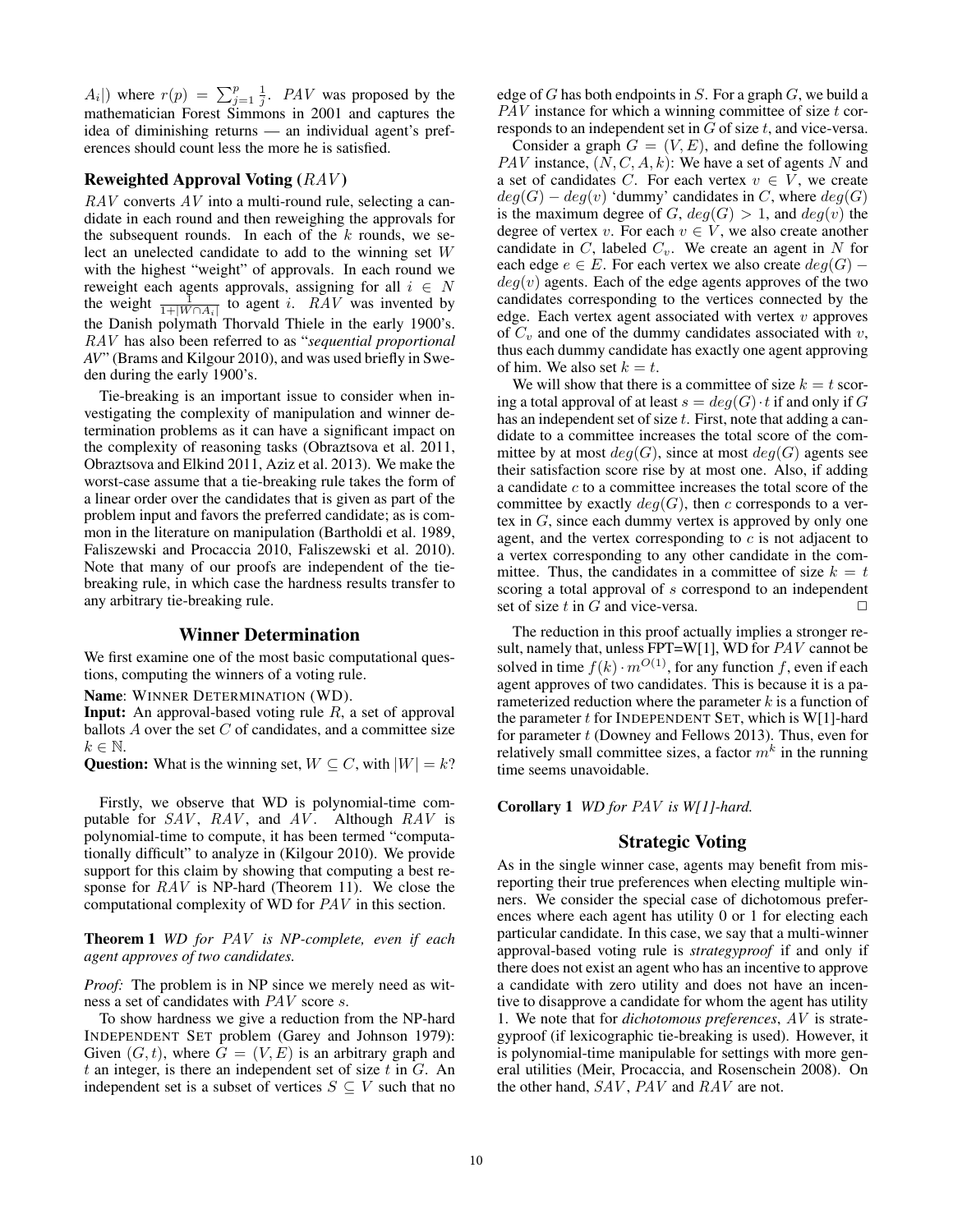Theorem 2 SAV *,* PAV *and* RAV *are not strategyproof with dichotomous preferences.*

*Proof:* We treat each case separately. We assume that ties are always broken lexicographically with  $a \succ b \succ c$ , e.g.,  ${a, b}$  is preferred to  ${a, c}$ .

(i). For SAV, assume  $k = 2$ ,  $C = \{a, b, c\}$ , and agent 1 has non-zero utility only for  $a$  and  $b$ . Let,

$$
A_2 = \{a\}, A_3 = \{a\}, A_4 = \{a\}, A_5 = \{c\}, A_6 = \{b, c\}.
$$

The outcome is  $\{a, c\}$  if  $A_1 = \{a, b\}$ , but if agent 1 only approves b, the outcome is  $\{a, b\}$  which has the maximum utility and is preferred by tie-breaking.

(ii). For  $PAV$ , consider the same setting but now with the following votes:

$$
A_2 = \{b\}, A_3 = \{a, c\}, A_4 = \{a, c\}, A_5 = \{c\}.
$$

The outcome  $\{a, b\}$  is only possible if agent 1 approves only *b*. Otherwise it is  $\{a, c\}$ .

(iii). For  $RAV$ , consider the same setting but now with the following votes:

$$
A_2 = \{a\}, A_3 = \{a\}, A_4 = \{a\}, A_5 = \{c\}, A_6 = \{b, c\}.
$$

The outcome is  $\{a, c\}$  for all reported preferences of agent  $1 A_1 = \{b\}$ , in which case the outcome is  $W = \{a, b\}.$ 

This completes the proof.  $\Box$ 

With  $SAV$ ,  $PAV$  and  $RAV$ , it can therefore be beneficial for agents to vote strategically. Next, we consider the computational complexity of computing such strategic votes.

#### Name: WINNER MANIPULATION (WM)

**Input:** An approval-based voting rule  $R$ , a set of approval ballots A over the set C of candidates, a winning set size  $k$ , a number of agents  $j$  still to vote, and a preferred candidate  $p$ . **Question:** Are there  $j$  additional approval ballots so that  $p$ is in the winning set  $W$  under  $R$ ?

Name: WINNING SET MANIPULATION (WSM).

**Input:** An approval-based voting rule  $R$ , a set of approval ballots  $A$  over the set  $C$  of candidates, a winning set size  $k$ , a number of agents  $j$  still to vote, and a set of preferred candidates  $P \subseteq C$ .

**Question:** Are there  $j$  additional approval ballots such that  $P$  is the winning set of candidates under  $R$ ?

We note if WM or WSM is NP-hard for a single agent  $(j = 1)$ , then the more general problem of maximizing the utility of an agent is also NP-hard. For  $AV$ , the utility maximizing best response of a single agent can be computed in polynomial time (Meir et al. 2008). We note our definitions have additive utilities, and the question is to cast  $j$  votes so as to maximize the *total* utility. This is more general than WM/WSM, since a simple reduction from gives utility 1 to the candidates in P (or  $\{p\}$ ), and 0 to all the other candidates.

### Satisfaction Approval Voting  $(SAV)$

WM under  $SAV$  is polynomial-time solvable. The agents cast an approval ballot for just the preferred candidate. This is the best that they can do. If the preferred candidate does

not win in this situation, then the preferred candidate can never win. It follows that we can also construct the set of candidates that can possibly win in polynomial time. It is more difficult to decide if a given  $k$ -set of candidates can possibly win. With certain voting rules, this problem simplifies if the optimal strategy of  $j$  manipulating agents need to cast only one form of vote. This is not the case with SAV .

Theorem 3 *To ensure a given set of candidates is selected under* SAV *, the manipulating coalition may need to cast a set of votes that are not all identical.*

*Proof:* Suppose  $k = 3$  and  $C = \{a, b, c, d, e, f, g\}$ , one agent approves both  $a$  and  $b$ , and three agents approve  $d, e$ , f and g. If there are two more agents who want  $a, b$  and  $c$  to be elected, then one agent needs to approve  $c$  and the other both  $a$  and  $b$ , or one agent needs to approve  $a$  and  $b$ , and the other a and c.  $\Box$ 

This makes it difficult to decide how a coalition of agents must vote. In fact, it is intractable in general to decide if a given set of candidates can be made winners. We omit the proof for space but observe that it is a reduction to the permutation sum problem as in the NP-hardness proof for Borda manipulation with two agents (Davies et al. 2011).

#### Theorem 4 WSM *is NP-hard for* SAV *.*

The proof requires both the number of agents and the size of the winning set to grow. An open question is the computational complexity when we bound either or both the number of agents and the size of the winning set. We can also show that it is intractable to manipulate SAV destructively.

We can adapt the proof for Theorem 4 to show the following statement as well.

Theorem 5 *For* SAV *, it is not possible for a single manipulator to compute in polynomial time a vote that maximizes his utility, unless P=NP.*

Hence, in the case of multi-winner voting rules, destructive manipulation can be computationally harder than constructive manipulation. This contrasts to the single winner case where destructive manipulation is often easier than constructive manipulation (Conitzer, Sandholm, and Lang 2007). It also follows from Theorem 5 that it is intractable to manipulate SAV to ensure a given utility or greater.

We next turn to the special cases of a single agent and a pair of agents. Winning set manipulation is polynomial with either one or two agents left to vote. This result holds even if the size of the winning set is not bounded (e.g.  $k = m/2$ ). The proofs are one agent is omitted for space, however we observe that the proof of the following Theorem can be extended for the case where a set  $P$  has to be a subset of the winning set.

Theorem 6 *If two agents remain to vote,* WSM *is polynomial for* SAV *.*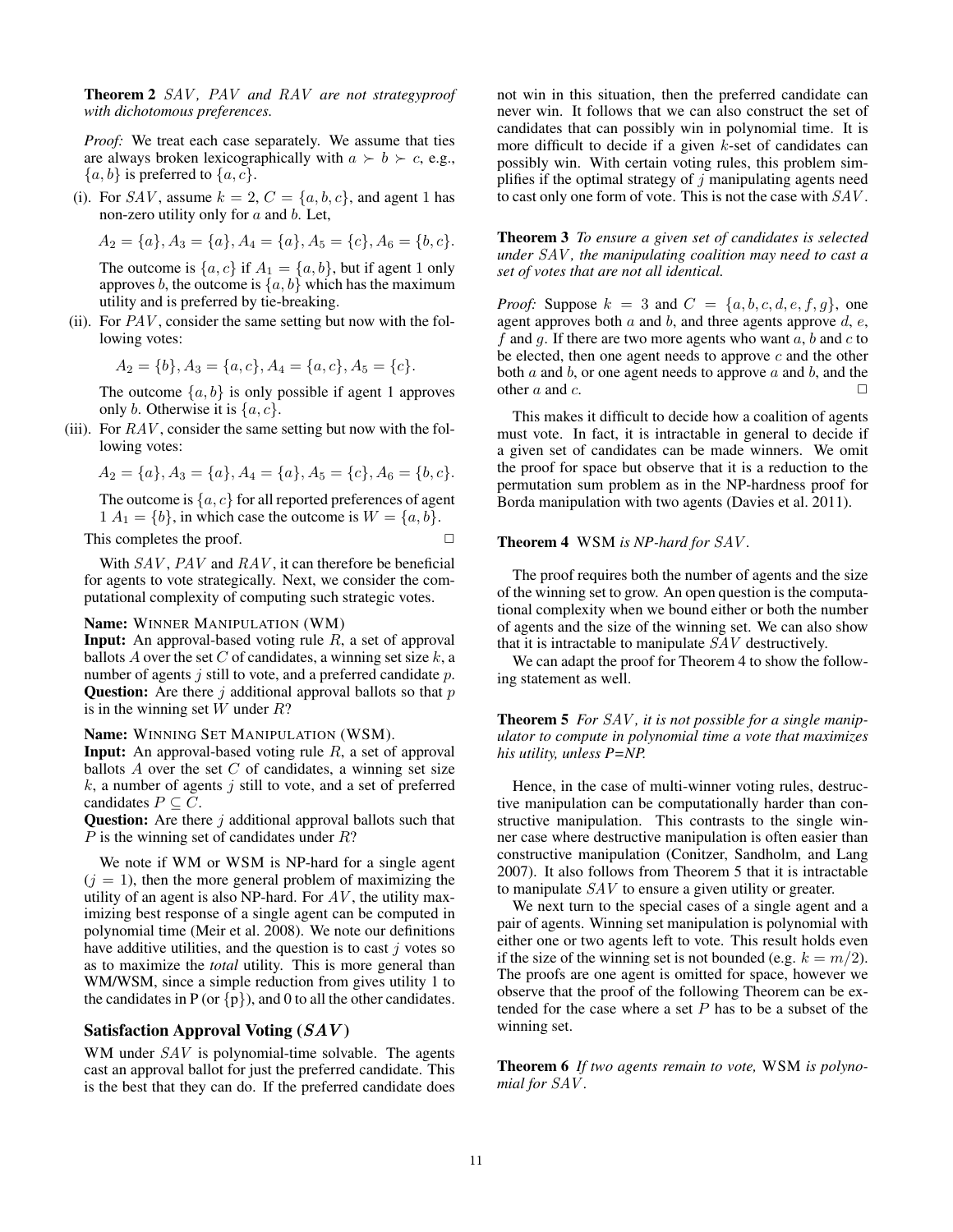# Proportional Approval Voting  $(PAV)$

The proof of the NP-hardness of WINNER DETERMINA-TION for PAV can be adapted to also show that basic manipulation problems are coNP-hard for PAV .

Theorem 7 *For* PAV *,* WM *and* WSM *are coNP-hard, even if there is no manipulator.*

In Theorem 7 the hardness of WM and WSM really comes from the hardness of WD, demonstrated by requiring no manipulators. This result motivates us to investigate the situation where a "real" manipulation is necessary, that is, whether a single manipulator can include a particular candidate in the winning set, even if WD is polynomial-time computable for the underlying PAV instance. While we conjecture this is hard, we can formally prove the following, slightly weaker, statement.

Theorem 8 *For* PAV *, it is not possible for a single manipulator to compute in polynomial time a vote that maximizes his utility, unless*  $P = NP$ .

# Reweighted Approval Voting  $(RAV)$

In  $RAV$  the decision for a single agent of whom to vote for in order to maximize his utility is not straightforward. Suppose we are selecting a committee of size  $k = 2$  with  $C = \{a, b, c, d\}$ :

$$
A_2 = \{b, d\}, A_3 = \{c, d\}, A_4 = \{a, b, c, d\}
$$
  

$$
A_5 = A_6 = \{b, c, d\}, A_7 = \{a, b\}, A_8 = \{c\}, A_9 = \{a\}.
$$

If the agent wants to elect  $\alpha$  to the committee then he may need to express preference for *more* than just his choice set. In the above example, if agent 1, casts the ballot  $A_1 = \{a\}$ then in Round 1  $b$  is elected, in Round 2  $c$  is elected. However, if the agent casts the ballot  $\{a, d\}$  then in Round 1 d is elected, and in Round 2 a is elected.

Theorem 9 *Under* RAV *, an agent who wants to include a single candidate in the committee may have incentive to approve more candidates than* P*.*

Furthermore, if the agent is attempting to fill a committee with a preferred set of candidates, he may have incentive not to approve some candidates so that they may be elected. Suppose we are selecting a committee of size  $k = 3$  with  $C = \{a, b, c, d\}$ , using lexicographic tie-breaking:

$$
A_2 = \{b, d\}, A_3 = \{c, d\}, A_4 = A_5 = A_6 = \{b, c, d\}
$$
  

$$
A_7 = \{b\}, A_8 = \{c\}, A_9 = A_{10} = \{a\}.
$$

If the agent has favored set  $\{a, b, d\}$  and he approves all of them, then in Round 1  $b$  is elected, in Round 2  $c$  is elected, and in Round 3 a is elected. However, if the agent casts the ballot  $\{a, d\}$  then in Round 1 d is elected, in Round 2 a is elected, and in Round 3  $b$  is elected, exactly the favored set.

If a manipulator wants to elect exactly a favored set  $P$ then he must approve either  $P$ , or a subset of it.

|                 | WD   | WМ       | WSM      |
|-----------------|------|----------|----------|
| AV              | in P | in P     | in P     |
| <i>SAV</i>      | in P | in P     | NP-h     |
| PAV <sub></sub> | NP-h | $coNP-h$ | $coNP-h$ |
| RAV             | in P | NP-h     |          |

Table 1: Summary of computational results for approvalbased multi-winner rules for Winner Determination, Winner Manipulation, and Winning Set Manipulation.

Theorem 10 *Under* RAV *, an agent who wants to elect an exact set of candidates will never have an incentive to approve a superset of his preferred candidates, though he may have an incentive to approve a subset of them.*

Theorem 11 *For* RAV *,* WM *is NP-hard.*

*Proof:* To show that  $RAV$  is NP-hard to manipulate we reduce from 3SAT. Given a instance of 3SAT with  $w$  variables  $\Phi = {\phi_1, \ldots, \phi_w}$ , t clauses  $\Psi = {\psi_1, \ldots, \psi_t}$ , inducing 2w literals  $\{l_1, \ldots l_{2w}\}$ . We construct an instance of  $RAV$ ,  $(C, A, k)$  where a manipulator's preferred candidate p is in the winning set if and only if there is an assignment to the variables in Φ such that all clauses are satisfied.

For each variable  $\phi_i$  introduce 2 candidates in C, corresponding to the positive and negative literal of that variable, and  $2n - i$  agents approving of the 2 candidates; note that  $n \gg w + t$ . For each clause  $\psi_j$  introduce two additional new candidates, corresponding to the clause being satisfied or unsatisfied, along with  $2n - w - j$  new agents approving of both the two new candidates. Additionally for each clause  $\psi_i$ , we add an agent in A approving each of the candidates that correspond to the positive and negative literals in  $\psi_i$ ; this ensures that both the positive and negative literal have the same weight of approval in the set of agents. We also need to add 2 agents approving of the candidate corresponding to the negation of the clause to maintain the weighting. Finally, add an extra 2 candidates to  $C$ ,  $a$  and  $b$ . We add 2 agents approving of the candidate corresponding to a clause being unsatisfied, and 2 agents approving of the the candidate corresponding to each clause being satisfied and approving of b

Add  $t$  agents approving of  $a$ . The size of the winning set k is equal to  $|\Phi| + |\Psi| + 1$ . Intuitively, the manipulator must approve of a setting of all the variables in the original 3SAT instance that satisfies all the clauses, plus the preferred candidate. We can now see that the manipulating agent is only capable of ensuring candidate a is elected by computing a solution to the initial 3SAT instance.

The above proof also shows it is NP-hard to determine if P can be made a subset of the winning set,  $P \subseteq W$ .

#### Conclusions

We have studied some basic computational questions regarding three prominent voting rules that use approval ballots to elect multiple winners. We closed the computational complexity of computing the winner for PAV and studied the